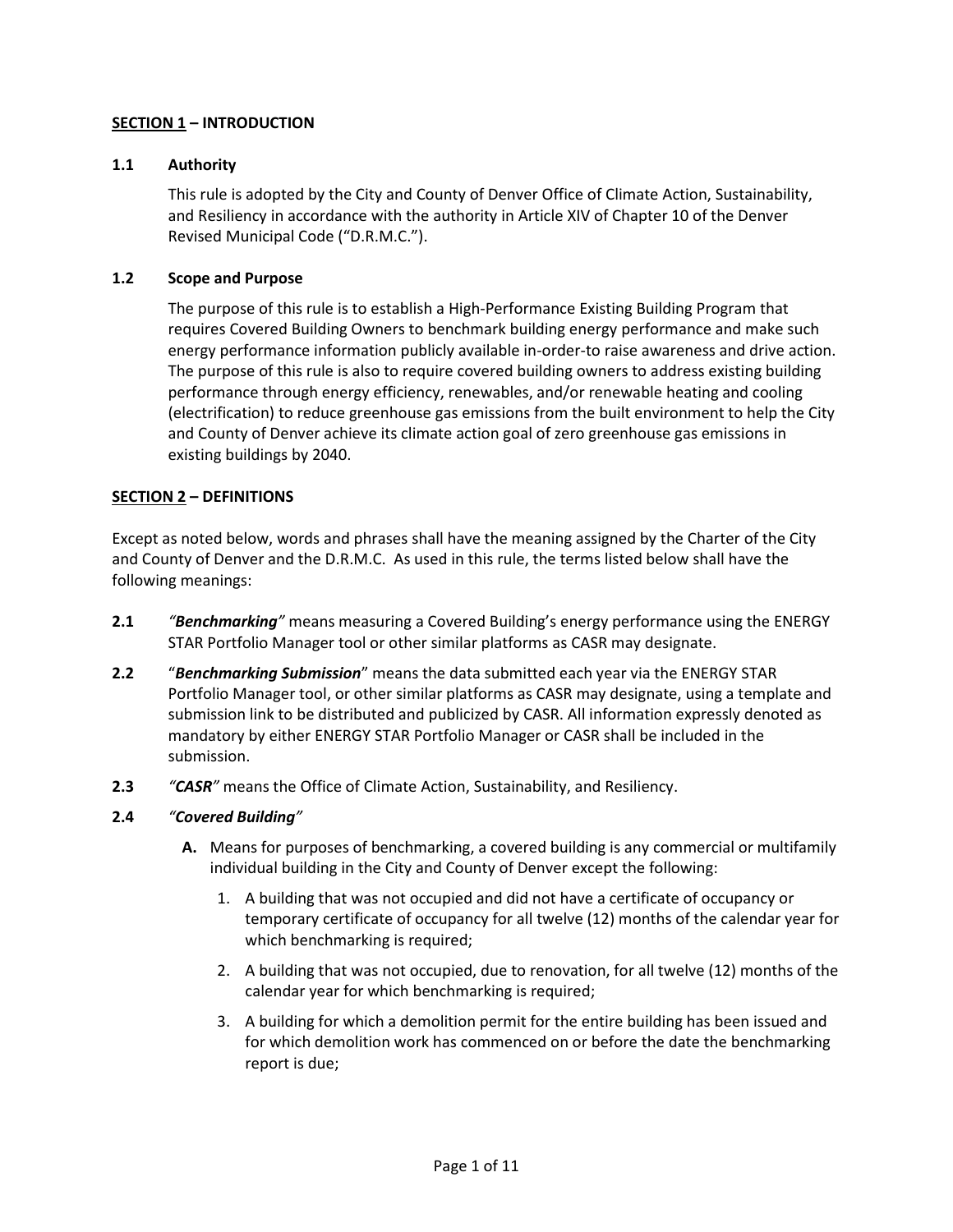- 4. A building that is presently experiencing qualifying financial distress, as defined by any of the following: (1) the building is the subject of a qualified tax lien sale or public auction due to property tax arrearages; (2) the building is controlled by a court appointed receiver; or (3) the building has been acquired by a deed in lieu of foreclosure;
- 5. A building that is used primarily for manufacturing or agricultural processes; This exclusion applies only if a facility where the majority of energy is consumed for manufacturing, agriculture, or for other process loads. Process loads are energy consumed for bona fide purposes other than heating, cooling, ventilation, domestic hot water, cooking, lighting, appliances, office equipment, data centers, or other plug loads.
- **B.** Means for purposes of existing building performance requirements, a covered building is any commercial or multifamily individual building in the City and County of Denver except the following:
	- 1. A building for which a demolition permit for the entire building has been issued and for which demolition work has commenced on or before the particular compliance date.
- **2.5** *"Covered Municipal Building"* means a Covered Building that is owned or operated by the City and County of Denver.
- **2.6** *"ENERGY STAR Portfolio Manager*" means the online tool created by the US Environmental Protection Agency used to measure and track a building's energy use, water consumption, and greenhouse gas emissions.
- **2.7** *"Executive Director"* means the executive director of the Office of Climate Action, Sustainability, and Resiliency of the City.
- **2.8** *"Existing Building Performance*" The energy efficiency and renewable energy of a covered building measured by site Energy Use Intensity (EUI) reported using data reported via the ENERGY STAR Portfolio Manager tool or other platforms as CASR may designate.
- **2.9** *"Gross Floor Area"* means the total property square footage, measured between the principal exterior surfaces of the enclosing fixed walls of a building, as defined in the ENERGY STAR Portfolio Manager definitions.
- **2.10** "*High Performance Existing Buildings Program*" means the administrative program implemented by CASR requiring the benchmarking, reporting, and existing building performance in commercial and multifamily buildings that are located within the City and County of Denver.
- **2.11** *"Owner"* means the person or entity having a legal or equitable interest in real property and its fixtures and appurtenances, which shall explicitly include but not be limited to a homeowner's association.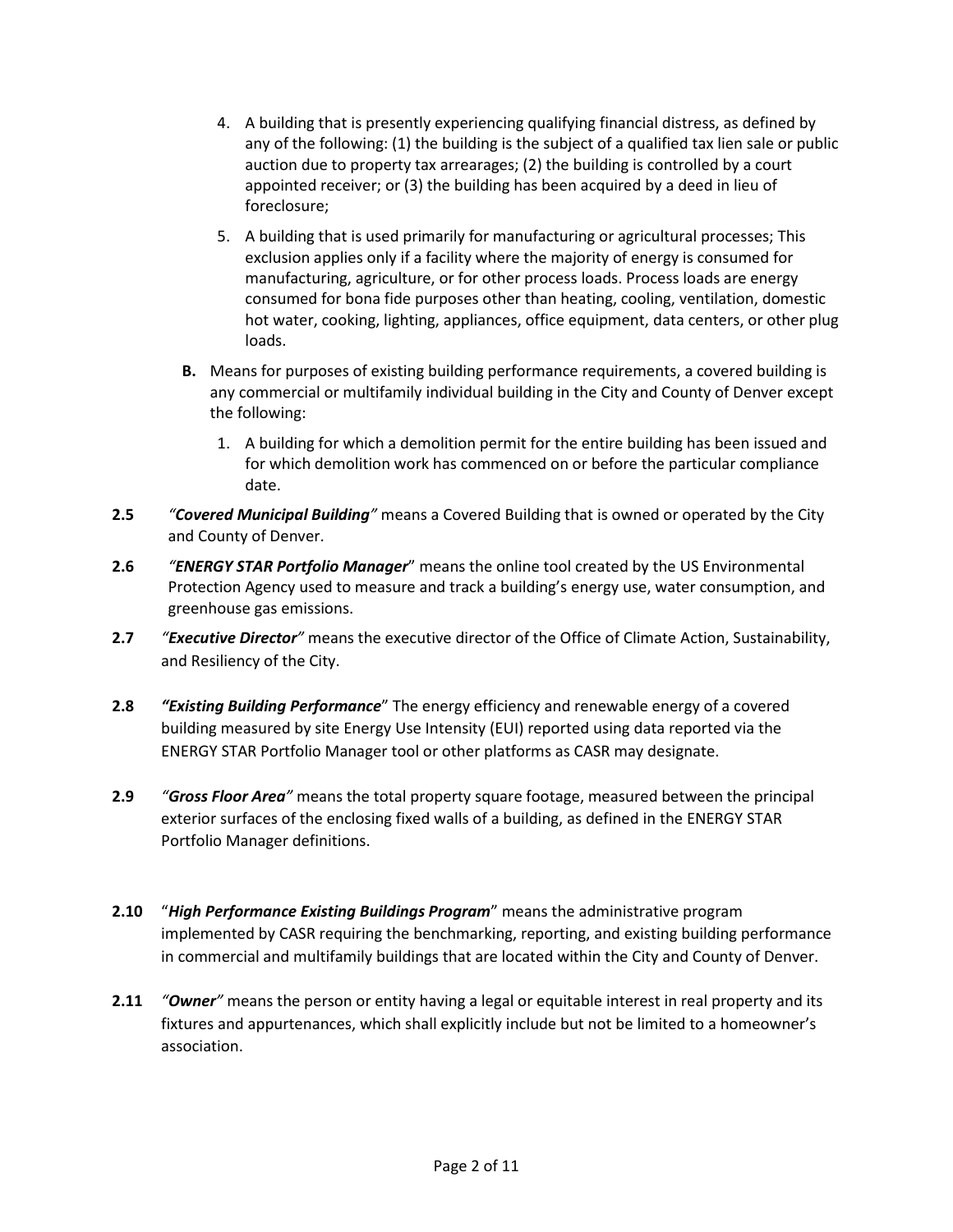**2.12** *"Site Energy Use Intensity" or "EUI*" means a building's energy use expressed as energy per square foot per year as a function of its size and other characteristics, normalized for weather and other characteristics that are significant drivers of energy performance as feasible with the reporting platform used. A building's EUI is calculated by dividing the total energy consumed by the building in one year (measured in kBtu) by the total gross floor area of the building

# **SECTION 3 – REQUIREMENTS FOR BENCHMARKING AND REPORTING**

## **3.1 Compliance Dates**

Owners of Covered Buildings shall benchmark the building's energy usage annually using the ENERGY STAR Portfolio Manager tool, or other platform as CASR may designate, and by June 1 each year, shall accurately report energy performance information to the Office of Climate Action, Sustainability, and Resiliency for the previous calendar year, as set forth in D.R.M.C. §  $\sim$   $\sim$   $\sim$   $\sim$ 

#### **3.2 Compliance Process**

Owners of Covered Buildings must report each such building's energy use annually for the previous calendar year using the ENERGY STAR Portfolio Manager in accordance with the ENERGY STAR Portfolio Manager's instructions (located at the following web address: [https://www.energystar.gov/buildings/benchmark\)](https://www.energystar.gov/buildings/benchmark), unless otherwise specified. No later than June 1st of each year, Owners of Covered Buildings must complete the following steps in the ENERGY STAR Portfolio Manager for each such building:

- **A.** Create or update a building profile with all building details, including the Denver Building ID (DBID) supplied by CASR.
- **B.** Enter all space types, with applicable Gross Floor Area, calculated in accordance with the ENERGY STAR Portfolio Manager's definition of Gross Floor Area, and any further guidance that CASR may provide.
- **C.** Enter energy use data for the whole building for the previous calendar year such that it encompasses January 1st to December 31st of that year.
	- **i.** If whole-building data are unavailable from a utility for a given energy type, or if an Owner wishes to verify utility-supplied data, then for any tenant-occupied space that is separately metered for such energy type, Owners of Covered Buildings shall request such data from such tenants for the previous calendar year.
	- **ii.** If an Owner required to request tenant data under this section receives notice that a tenant intends to vacate a building before the end of the calendar year, the Owner must request from said tenant any necessary energy use or space use data from January 1st of that year to the date the tenant vacates the space.
- **D.** For multiple buildings on a single tax parcel and buildings on multiple tax parcels that share meters, Owners shall report energy use as follows:
	- **i.** Owners must report individually in the ENERGY STAR Portfolio Manager any buildings that are separately metered or sub-metered for all energy types.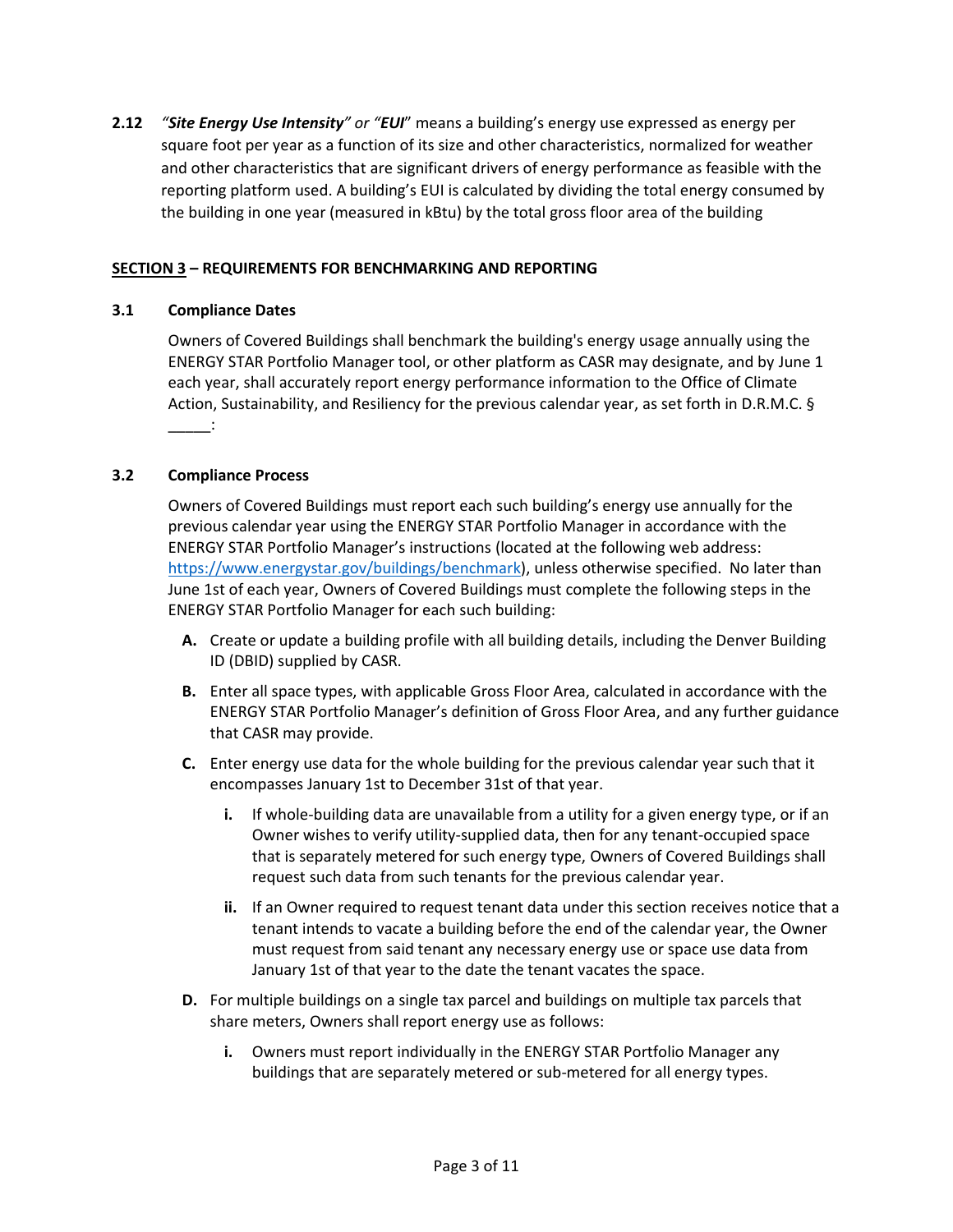- **ii.** Owners must report individually in the ENERGY STAR Portfolio Manager any buildings for which one or more types of energy are not separately metered or submetered, with any energy use that is not separately metered or sub-metered apportioned by Gross Floor Area, whenever such energy use can be reasonably apportioned by this method. The apportioned data shall be marked as an estimation.
- **iii.** For any building that does not fit within either of the above circumstances, or any building within a campus type that is eligible for an ENERGY STAR Portfolio Manager score as a campus, the Owner may report as a campus in the ENERGY STAR Portfolio Manager.
- **E.** Submit a completed Benchmarking Submission to CASR by June 1st of each year. The submission shall be through the ENERGY STAR Portfolio Manager, or other platforms as CASR may designate, using a template and submission link to be distributed and publicized by CASR. Owners must report all information expressly denoted as mandatory by either the ENERGY STAR Portfolio Manager or CASR, which may include:
	- **i.** Basic descriptive information to track compliance with this rule, including the building address, Gross Floor Area, all use types, and the name of the individual or entity making the submission;
	- **ii.** Annual and monthly energy usage information, including, but not limited to, energy usage by individual fuel source, ENERGY STAR Portfolio Manager score, where available, site EUI, source EUI, normalized site EUI, normalized source EUI, and total annual greenhouse gas emissions; and
	- **iii.** The fields needed for each building type to verify the accuracy of an ENERGY STAR Portfolio Manager score.
- **F.** Before making a Benchmarking Submission, the Owner shall run all automated data quality checker functions available within the ENERGY STAR Portfolio Manager tool, and shall correct all identified missing or incorrect information. At CASR's discretion CASR can verify the errors or CASR direct the owner to have a 3<sup>rd</sup> party verification of benchmarking reports will be required at the owner's expense.
- **G.** Any Owner requesting an exemption from Benchmarking shall provide CASR any and all documentation requested to substantiate the request or otherwise assist CASR in determining whether an exemption applies. Any exemption approved by CASR shall be limited to the Benchmarking Submission for which the request was made and shall not extend to past or future submissions.
- **H.** When a building changes ownership, the previous Owner shall transfer any existing ENERGY STAR Portfolio Manager property profile to the new Owner along with any energy and space use data that has been collected and is necessary for completing the next required Benchmarking Submission. Each new Owner shall request that the property profile be transferred to their ENERGY STAR Portfolio Manager account.

## **3.3 Data Verification**

Owners of Covered Buildings shall maintain the following records for a period of at least five (5) years, and shall make such records available for inspection during business hours upon reasonable notice from CASR: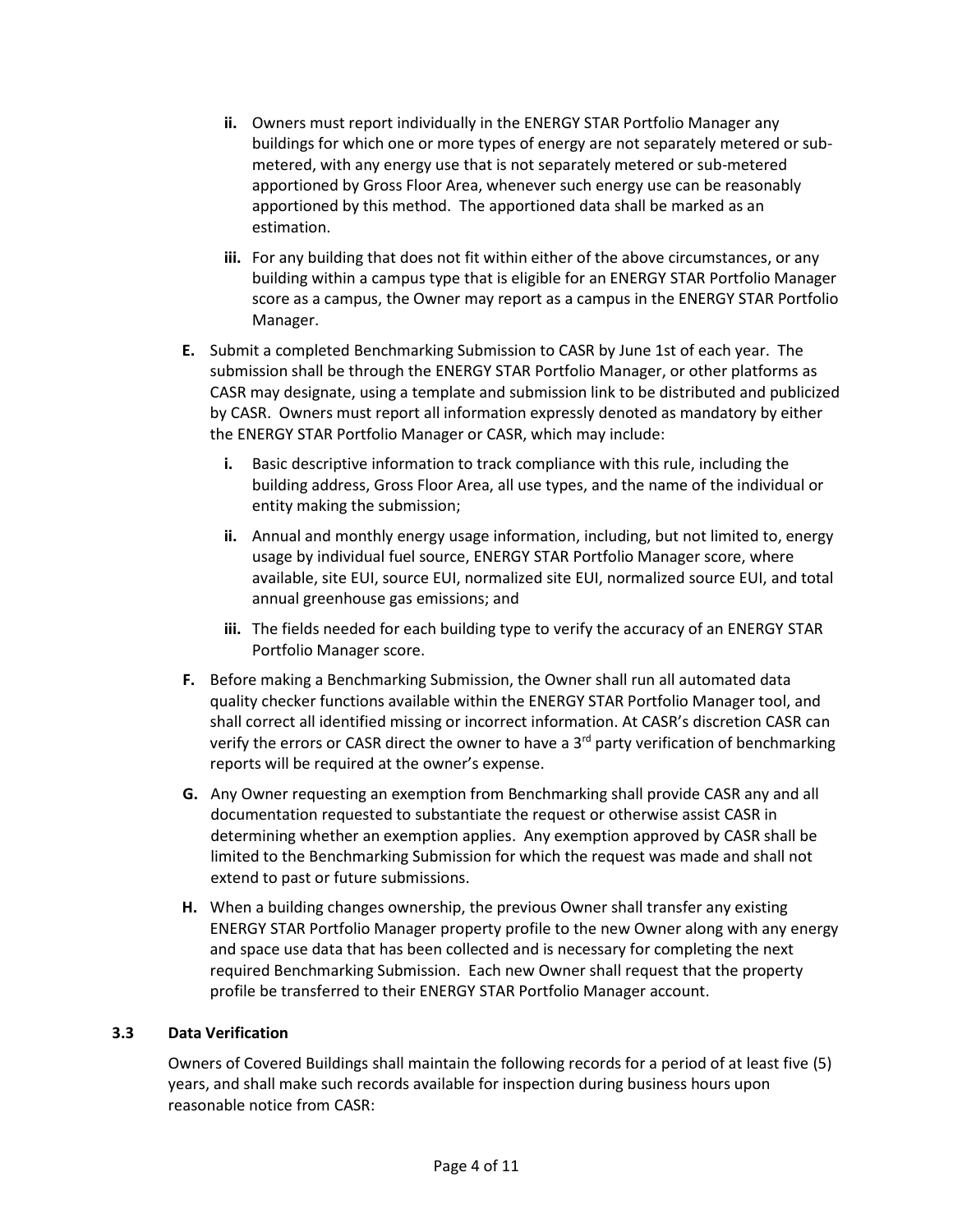- **A.** ENERGY STAR Portfolio Manager account data;
- **B.** Proof of tenant data requests for energy or space use attribute data from any separatelymetered tenants; and
- **C.** Information substantiating the energy data and space use attribute information entered into the ENERGY STAR Portfolio Manager.

# **SECTION 4 – REQUIREMENTS FOR EXISTING BUILDING PERFORMANCE FOR COVERED BUILDINGS WITH A GROSS FLOOR AREA EQUAL TO OR GREATER THAN 25,000 SQUARE FEET 4.1 Establishing Building Type**

- **A.** Building types are defined by ENERGY STAR Portfolio Manager <https://portfoliomanager.energystar.gov/pm/glossary>
- **B.** If a building is designated as 'other' or if the City suspects the incorrect type was selected then the City will assign the most accurate property type and the owner will have the opportunity to verify the property type.
- **C.** The City shall identify buildings that have been incorrectly designated a building type through methodologies that may include, but are not limited to, a review of google street view or inconsistency between a building's energy performance relative to its typology. If the City believes a property type is incorrect, the City will assign the most accurate property type and the owner will have the opportunity to verify the property type.
- **D.** The City has the final authority to assign a building type to a building.

# **4.2 Establishing Targets**

In General. Owners of covered buildings with a gross floor area equal to or greater than 25,000 square feet must meet energy performance targets in calendar years 2024, 2027 and 2030. The targets will be set for 2030 for every covered building type in Denver such that 30% total energy savings across all covered buildings is achieved. Buildings will be assigned a target and assigned a building type as set forth below. If a building's type changes over time, then CASR shall update the established target to align to the new building type.

**A.** Similar building types, as defined by ENERGY STAR Portfolio Manager, shall be grouped for target setting purposes. Examples of weather normalized EUI targets are provided in Table 1 for each group. These are based upon 2019 benchmarking data and national CBECS data. If additional building types are found CASR will set targets for them based on best available local and national data.

Groupings and targets for each group are under development. Below are sample targets for common building types. **-**

**Table 1.**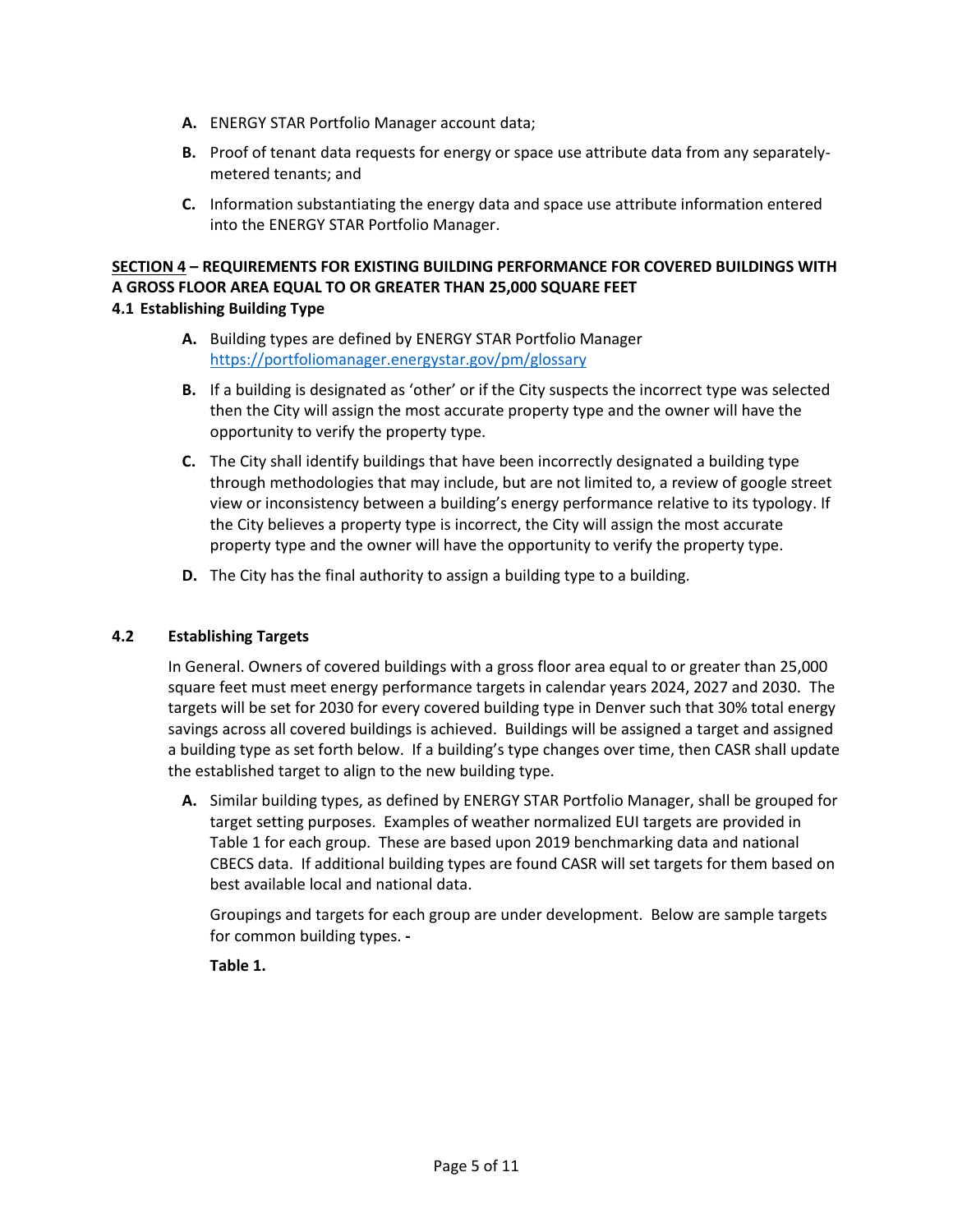| <b>Property Type</b>       | 2030 Target EUI |
|----------------------------|-----------------|
| <b>Multifamily Housing</b> | 45              |
| Office                     | 50              |
| Hotel                      | 62              |
| Medical Office             | 72              |
| Non-Refrigerated Warehouse | 31              |
| Distribution Center        | 28              |
| Self-Storage Facility      | 8               |
| <b>Strip Mall</b>          | 73              |
| Supermarket/Grocery Store  | 167             |
| <b>Retail Store</b>        | 47              |
| Senior Care Community      | 68              |
| College/University         | 62              |

- **B.** Mixed-use buildings will have a blended target based on the percentage of gross square footage assigned to each building type for any type that is over 10% of the square footage.
- **C.** Each owner of a covered building shall maintain the interim targets each subsequent year and shall maintain the final energy performance target indefinitely

# **4.3 Establishing baseline EUI.**

- **A.** For existing covered buildings that reported for benchmarking in 2019, the baseline shall be the EUI that was reported for the covered building that year.
- **B.** For existing covered buildings where no baseline data was received for 2019, CASR shall establish a reasonable baseline based on the building type and benchmarking data from other years for that covered building if available.
- **C.** For new covered buildings, the baseline shall be the predicted EUI for that covered building if one was submitted as part of energy code compliance. If no predicted EUI is available, CASR shall establish a reasonable baseline based on the building type.

## **4.4 Establishing Interim Targets**

CASR will established each covered building's required interim targets for 2024 and 2027 by drawing a straight line from that covered building's 2019 baseline EUI to the final EUI target for that building type.

- **A.** For existing covered buildings that reported for benchmarking in 2019, CASR will set required interim targets by May 1, 2022.
- **B.** For existing covered buildings where no baseline data was received for 2019, or if CASR has determined that the building type needs to be reviewed and possibly corrected for submission in the 2022 benchmarking report, CASR will set required interim targets by September 1, 2022.
- **C.** For new covered buildings, CASR will set required interim targets within 6 months of receiving the first benchmarking report for that building.

## **4.5 Alternate Compliance Options**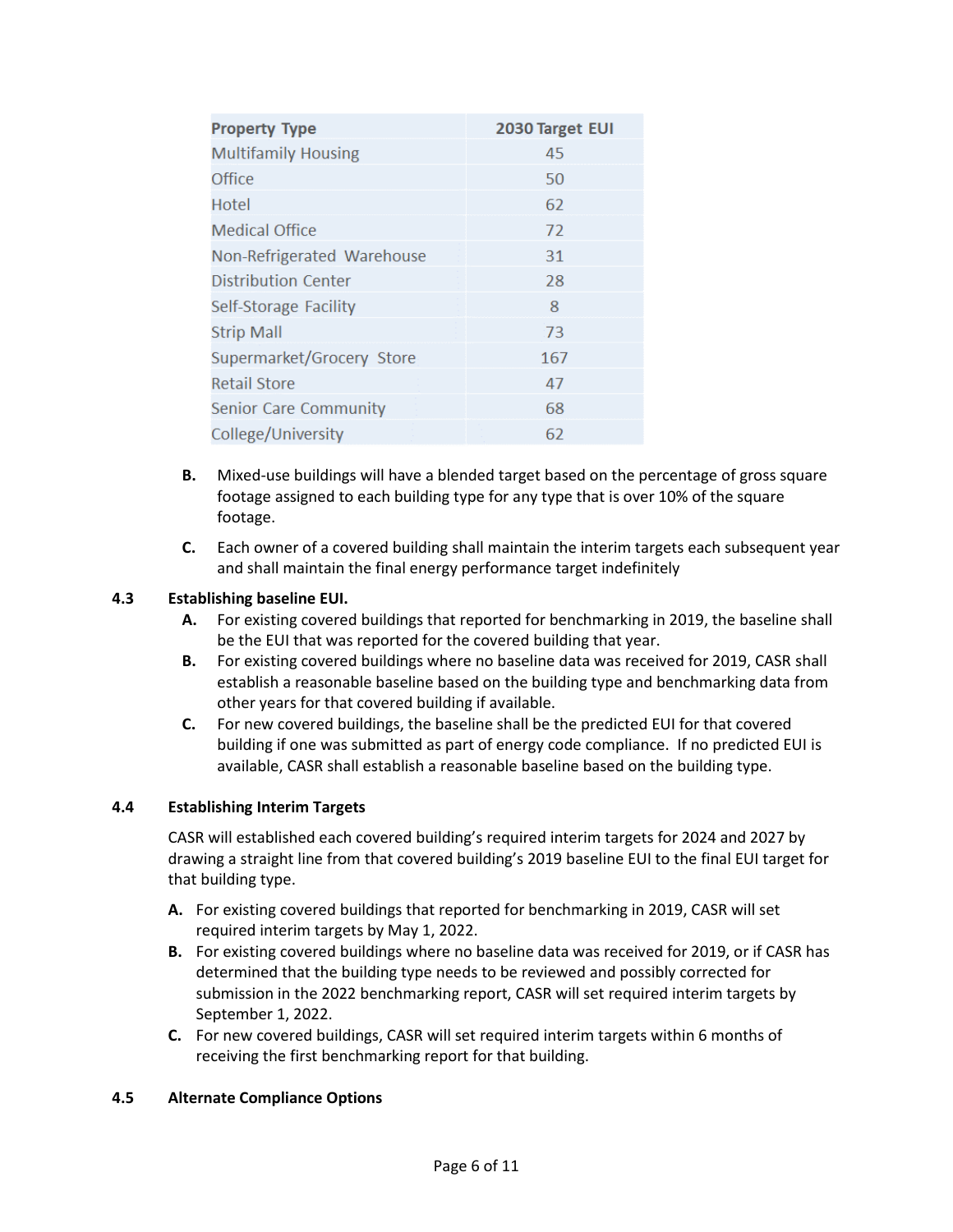If a covered building owner cannot reasonably meet one or more of the applicable interim or final energy performance targets the owner of a covered building may apply for one of the following alternate compliance options. Applications will be review and approval by CASR. CASR may request input from the Energize Denver Technical Advisory Committee.

- **A. Different compliance timeline:** The owner of a covered buildings may apply to change the compliance timeline if capital improvements will be most cost effective if they wait until: end of system life, timing of a major renovation, or other similar reason. To adjust the timeline the owner of a covered building must submit a retrofit plan addressing the following:
	- **i.** The timely completion of quick payback items like LED lighting upgrades, VFD and motor upgrades, and controls upgrades.
	- **ii.** Justification for why waiting for efficiency measures provides a better total greenhouse gas savings than immediate installation of solar panels or purchase of off-site solar to achieve compliance, if solar is feasible because the building is 5 stories or fewer or off-site solar is readily available for purchase.
	- **iii.** Planned project dates including an energy model showing the results of the future planned project and how and when it meets the required EUI reduction targets.
- **B. Different compliance timeline for under-resourced buildings:** The owner of a covered building that has an affordability covenant with 5 or more years remaining may apply to change the compliance timeline to make compliance more feasible by timing it to coincide with the refinancing the building, or other similar reasons. To adjust the timeline the owner of a covered building must submit a retrofit plan addressing planned project dates including an energy model showing the results of the future planned project and how and when it meets the required EUI reduction targets. CASR will support under-resourced buildings in developing the retrofit plan.
- **C. Target Adjustment**: The owner of a covered building may apply to adjust the final energy performance target of a building to account for significant variations in operations of the building or inherent characteristics of the building itself that make achieving the target challenging. To adjust the target the owner of a covered building must submit an application that includes the following:
	- **i.** The proposed final energy performance target EUI based on an analysis or energy model from a professional engineer with details and narrative explaining why the building cannot meet the target assigned to its group and why the new target represents the maximum energy performance, from energy efficiency and solar on-site or off-site, possible for the building.
- **D. Prescriptive Option**: For buildings 25,000-100,000 square feet a prescriptive option will be available to comply in 2024 and 2027 to comply with interim energy performance targets. The prescriptive option requires the owner of a covered building to do both of the following:
	- **i.** Demonstrate they have electrified at least 70% of heating and water heating equipment load, and
	- **ii.** Verify the building has all LED lights by submitting the installation year for LEDs, listing the type of original lighting and then show LEDs were installed, or a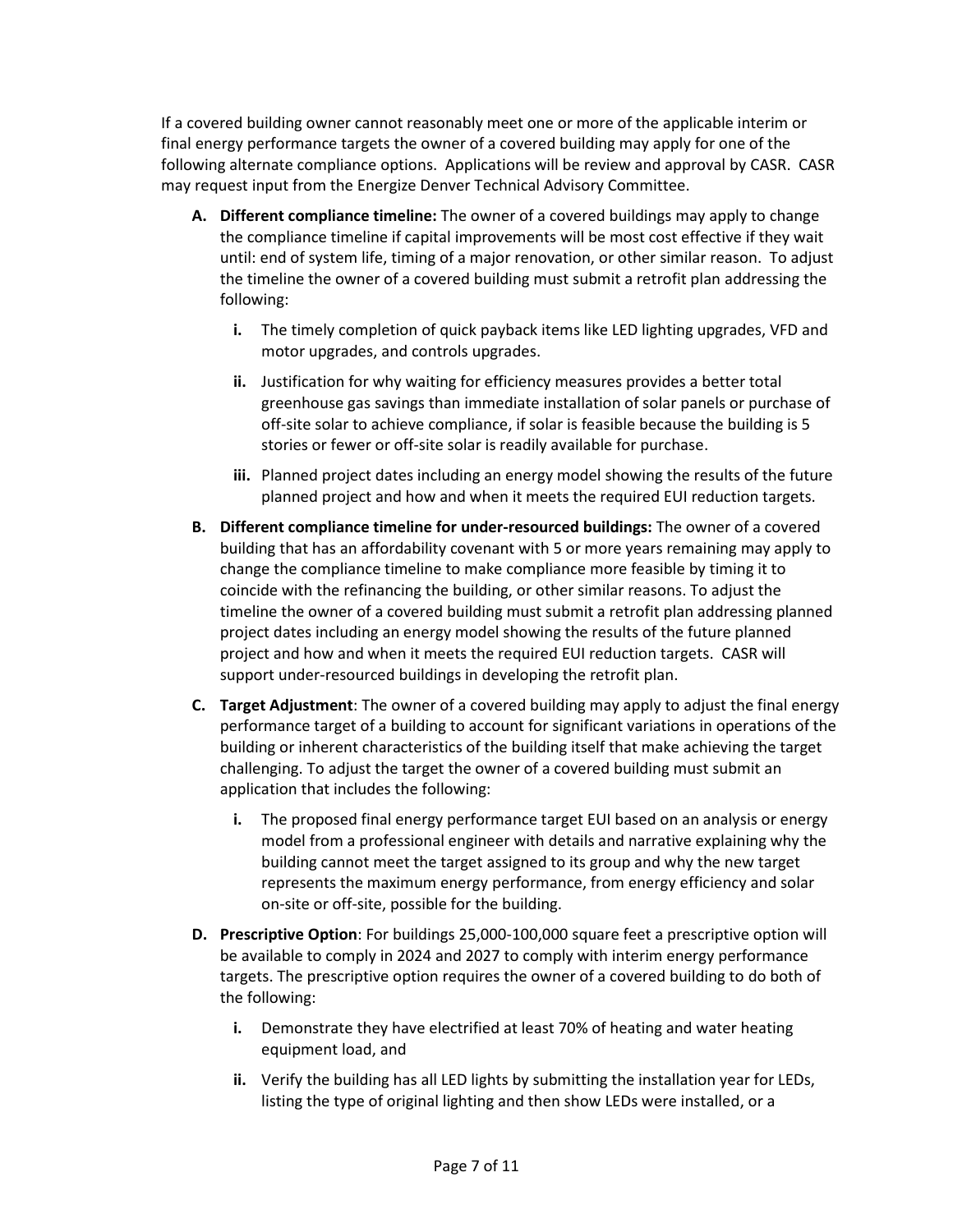certificate from a lighting professional verifying all lights are LED's.

#### **E. Manufacturing/Agricultural Option:**

The owner of a covered building where the primary use is manufacturing or agricultural processes must apply for a Manufacturing/Agricultural designation. This designation is only available if the manufacturing or agricultural process uses significant energy, which means a building in which more than half of the gross floor area is used for manufacturing or agricultural purposes. Distribution centers and warehouses DO NOT qualify unless more than half of the gross floor area is used for manufacturing or agricultural purposes.

The details on the rules for how these buildings will save 30% by 2030 shall be developed by CASR by December 1<sup>st</sup>, 2023 with input from manufacturing and agricultural stakeholders.

#### **4.6 Demonstration of Compliance**

#### **A. Reporting**

Owners of covered buildings with a gross floor area equal or greater than twenty-five thousand (25,000) square feet shall demonstrate that the weather normalized site energy use intensity (EUI) of the building is less than or equal to the target set for that building. Using the ENERGY STAR Portfolio Manager tool, or other platforms as CASR may designate, to report to the office of climate action, sustainability, and resiliency the following.

- **i.** To meet the interim energy performance target for calendar year 2024 a building must be at or below that target in the benchmarking reports due on:
	- **a.** June 1, 2025
	- **b.** June 1, 2026
	- **c.** June 1, 2027
- **ii.** To meet the interim energy performance target for calendar year 2027 a building must be at or below that target in the benchmarking reports due on:
	- **a.** June 1, 2028
	- **b.** June 1, 2029
	- **c.** June 1, 2030
- **iii.** To meet the final energy performance target for calendar year 2030 a building must be at or below that target in the benchmarking reports due on:
	- **a.** June 1, 2031
	- **b.** All subsequent years.
- **iv.** If a covered building is exempt from benchmarking in a given compliance year then it must comply through an alternate compliance option unless it already met the last interim compliance target and intend to meet the next compliance target.

## **B. Solar**

The Solar power generation on-site or off-site, as measured in kWh delivered to the grid by the system, will be fully credited towards energy use, lowering the EUI. To report Solar generation a building owner shall submit one of the following: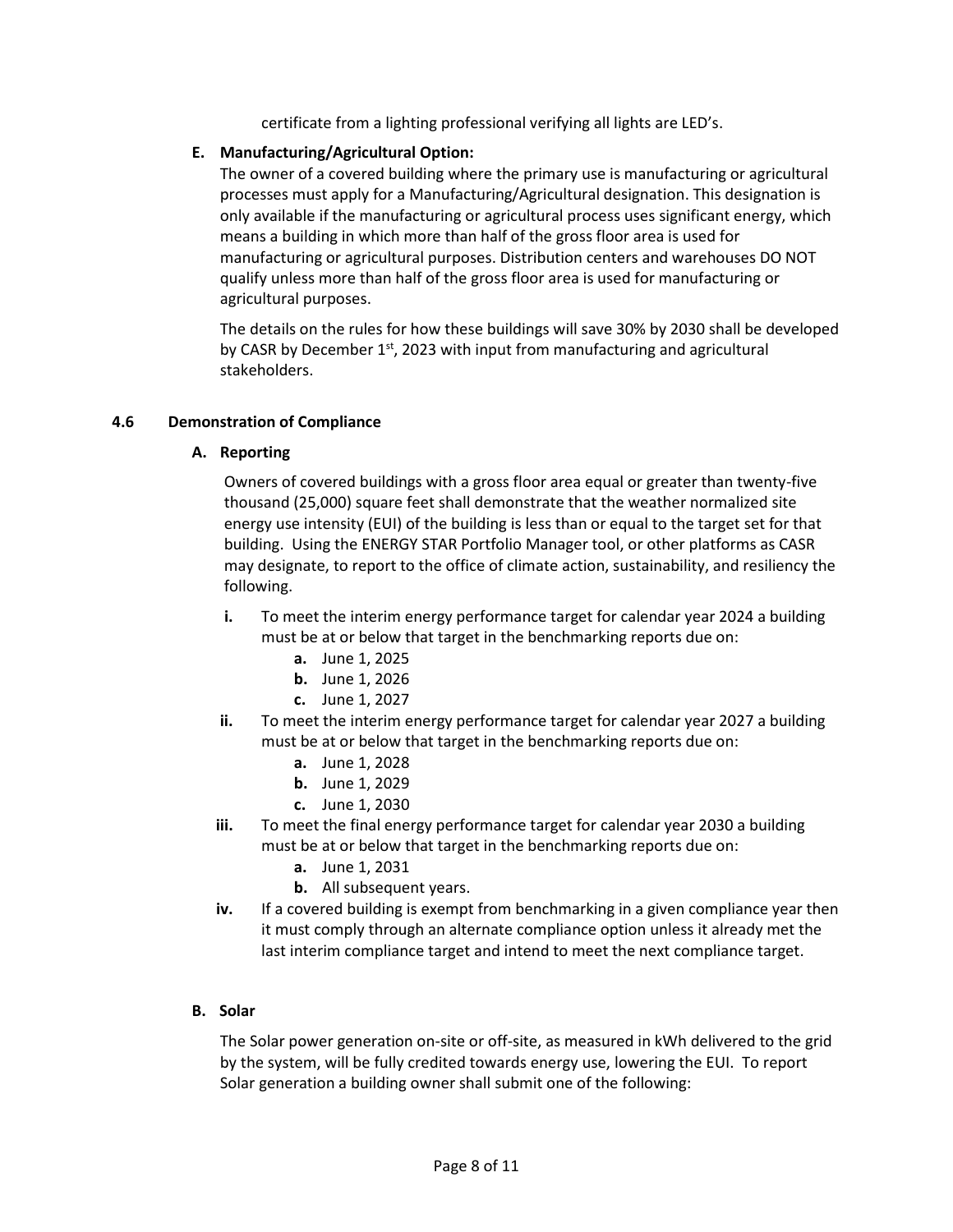- **i.** For on-site solar panels the kWhs generated each year shall be reported along with proof that the solar panels are installed in the form of a bill from the solar developer or other means.
- **ii.** For offsite solar generation, owners of covered buildings will self-certify and upload proof that they have an off-site solar capacity contract or that they own off-site solar panels.
	- **a.** For off-site solar owned by the building owner, proof of ownership must be submitted in addition to the kWh delivered each year under the contract.
	- **b.** For off-site solar, the building owner must provide evidence of a subscription, lease, or purchase of a share in either a voluntary renewable energy program offered by Xcel Energy or a community solar project for which a dedicated renewable energy resource located in Public Service Company of Colorado territory is built for that customer program, and which has dedicated customer capacity or energy to fulfill that customer's subscription. The term of purchase must be at least five (5) years and must be renewed a minimum of every five (5) years for the life of the building for purposes of compliance with this rule. In addition to self certification of the contract the kWh delivered each year under the contract shall be reported.

# **4.7 Disclosure upon sale**.

The owner of a covered building shall disclose the covered building's compliance status, including all performance targets, any approved alternate compliance pathways, and any penalties assessed, to a prospective buyer prior to the sale of the building. The owner shall disclose to all prospective buyers the covered building's compliance status in all documentation or advertising concerning the sale of the covered building including, but not limited to, any listings, notices, advertisements of sale, term sheets, and contracts of sale.

# **SECTION 5 – REQUIREMENTS FOR EXISTING BUILDING PERFORMANCE FOR COVERED BUILDINGS WITH A GROSS FLOOR AREA OF 5,000-24,999 SQUARE FEET**

## **5.1 Small Building Requirements**

Owners of covered buildings with a gross floor area of 5,000-24,999 square feet shall either certify that they have installed all LED lights or that they have achieved an equivalent lighting power density to what all LEDs would have resulted in. Alternatively, owners of covered buildings may install solar panels or purchase off-site solar that generates enough electricity to meet 20% of the building's annual energy usage.

## **5.2 Compliance Schedule**

Owners of covered buildings will be required to comply by the following schedule:

**A.** December 31, 2025: buildings 15,001-24,999 square feet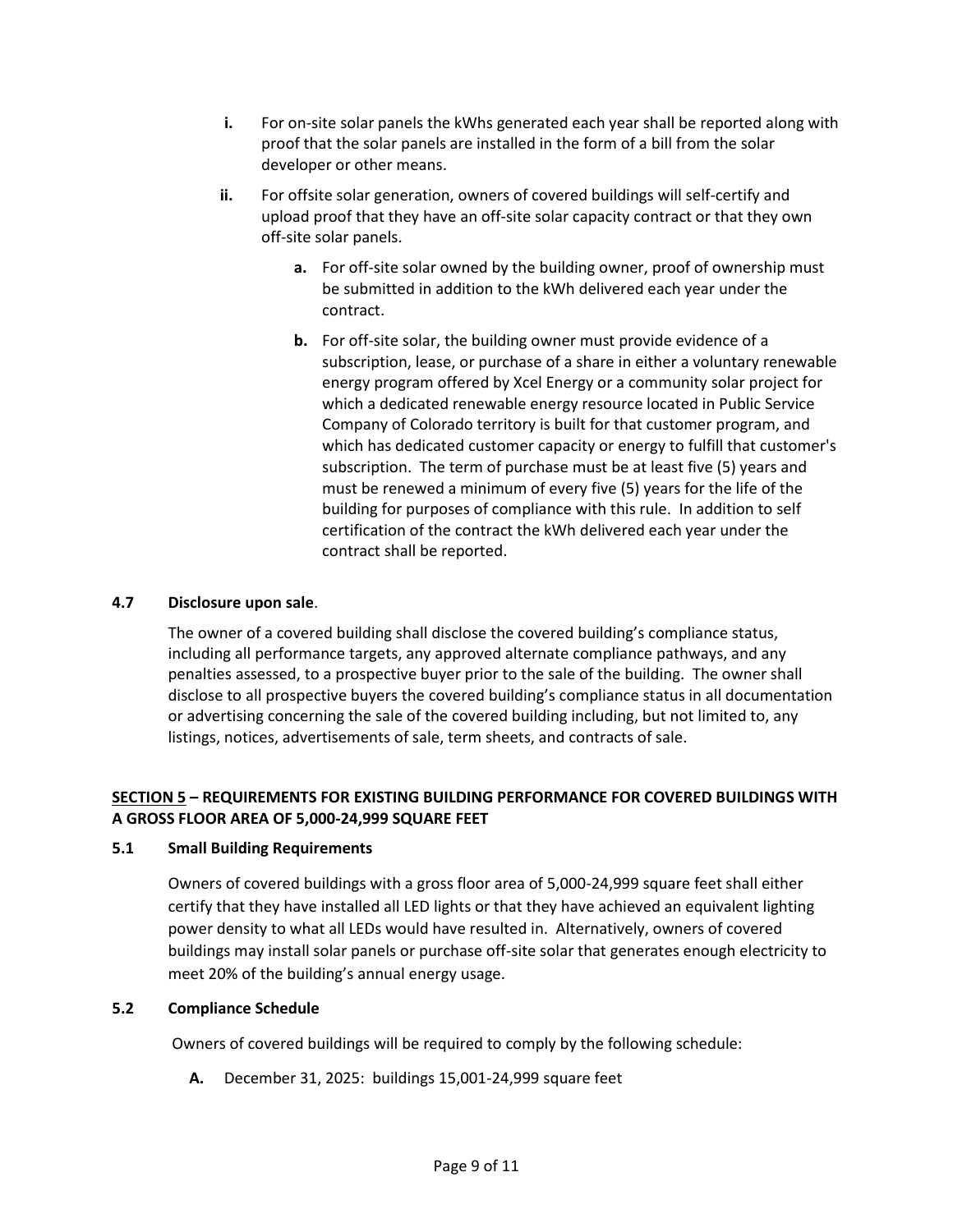- **B.** December 31, 2026: buildings 10,001-15,000 square feet
- **C.** December 31, 2027: buildings 5,000-10,000 square feet

# **5.2 Demonstration of Compliance**

# **A. Lighting**

Owners of covered buildings must certify that they have installed all LED lights or that they have achieved an equivalent lighting power density to what all LEDs would have resulted in.

## **B. Solar**

To demonstrate that a building has installed solar panels or purchased off-site solar that generates enough electricity to meet 20% of the building's annual energy usage the building owner shall submit total energy use in the building for one calendar year and demonstrate that solar generation has met 20% of that generation by submitting one of the following:

- **1.** For on-site solar panels, the kWh's generated each year shall be reported along with proof that the solar panels were installed in the form of a bill from the solar developer or other means.
- **2.** For offsite solar generation, owners of covered buildings will self-certify and upload proof that they have an off-site solar capacity contract or that they own off-site solar panels. .For off-site solar, the building owner must provide evidence of a subscription, lease, or purchase of a share in either a voluntary renewable energy program offered by Xcel Energy or a community solar project for which a dedicated renewable energy resource located in Public Service Company of Colorado territory is built for that customer program, and which has dedicated customer capacity or energy to fulfill that customer's subscription. The term of purchase must be at least five (5) years.

## **SECTION 6 – ENFORCEMENT AND PENALTIES**

- **6.1** CASR will notify an Owner of errors in data the Owner has submitted to CASR, including but not limited to, energy use data, solar generation and capacity, use attributes, building information, calculations, or results. The Owner shall correct such errors, submit the updated report to CASR, and notify CASR of the updated submission. Failure to correct the errors or failure to submit a report shall be a violation of this rule.
- **6.2** It is unlawful for any person to violate any provision of this rule.
- **6.3** The executive director, or the executive director's designee, is empowered to enforce the provisions of this rule.
- **6.4** The requirements of this rule apply to all agents, successors and assigns of an owner.
- **6.5** The executive director, or the executive director's designee, may issue notices or orders for violations of this rule. Any covered building owner who violates any provision of this rule is